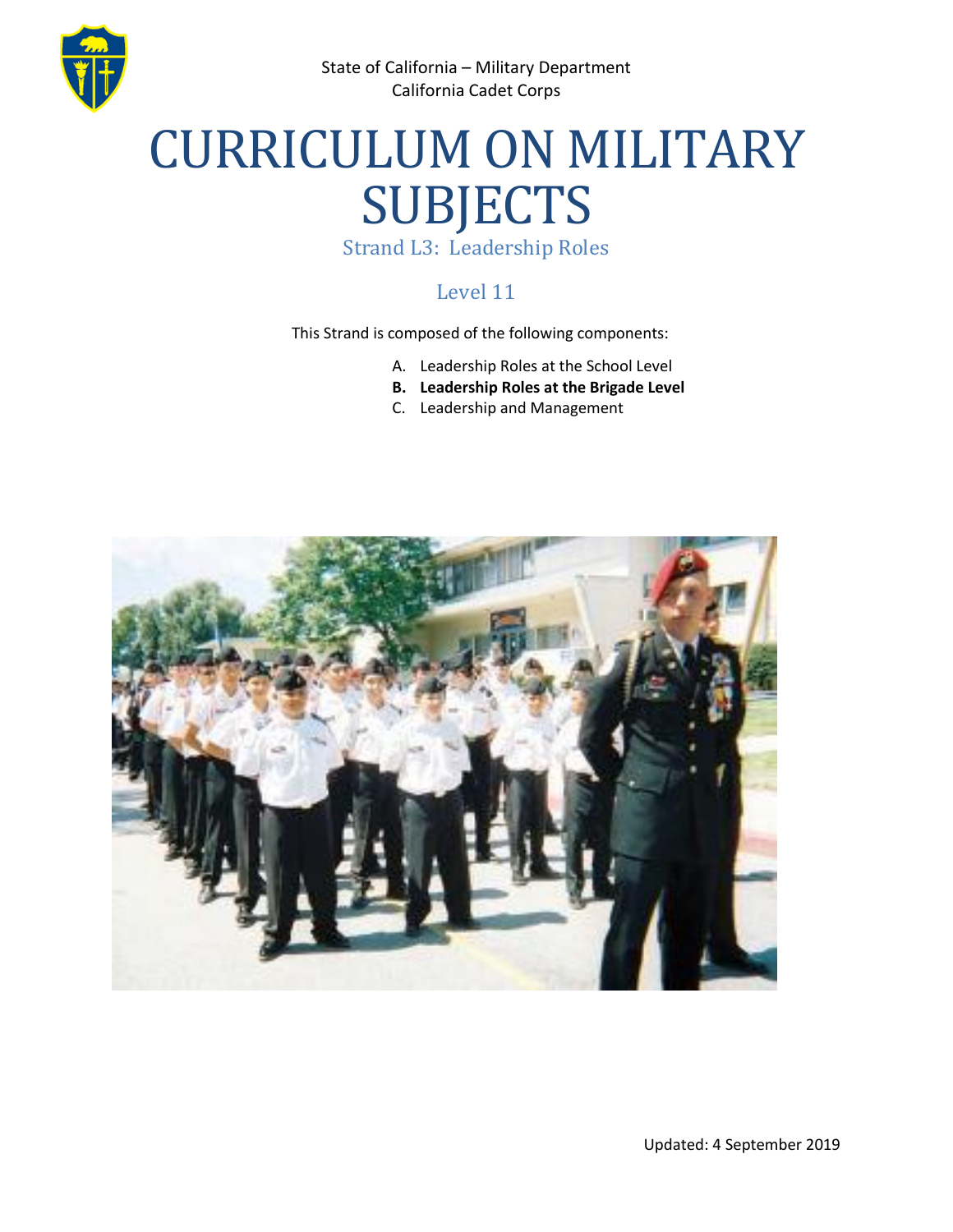# **Table of Contents**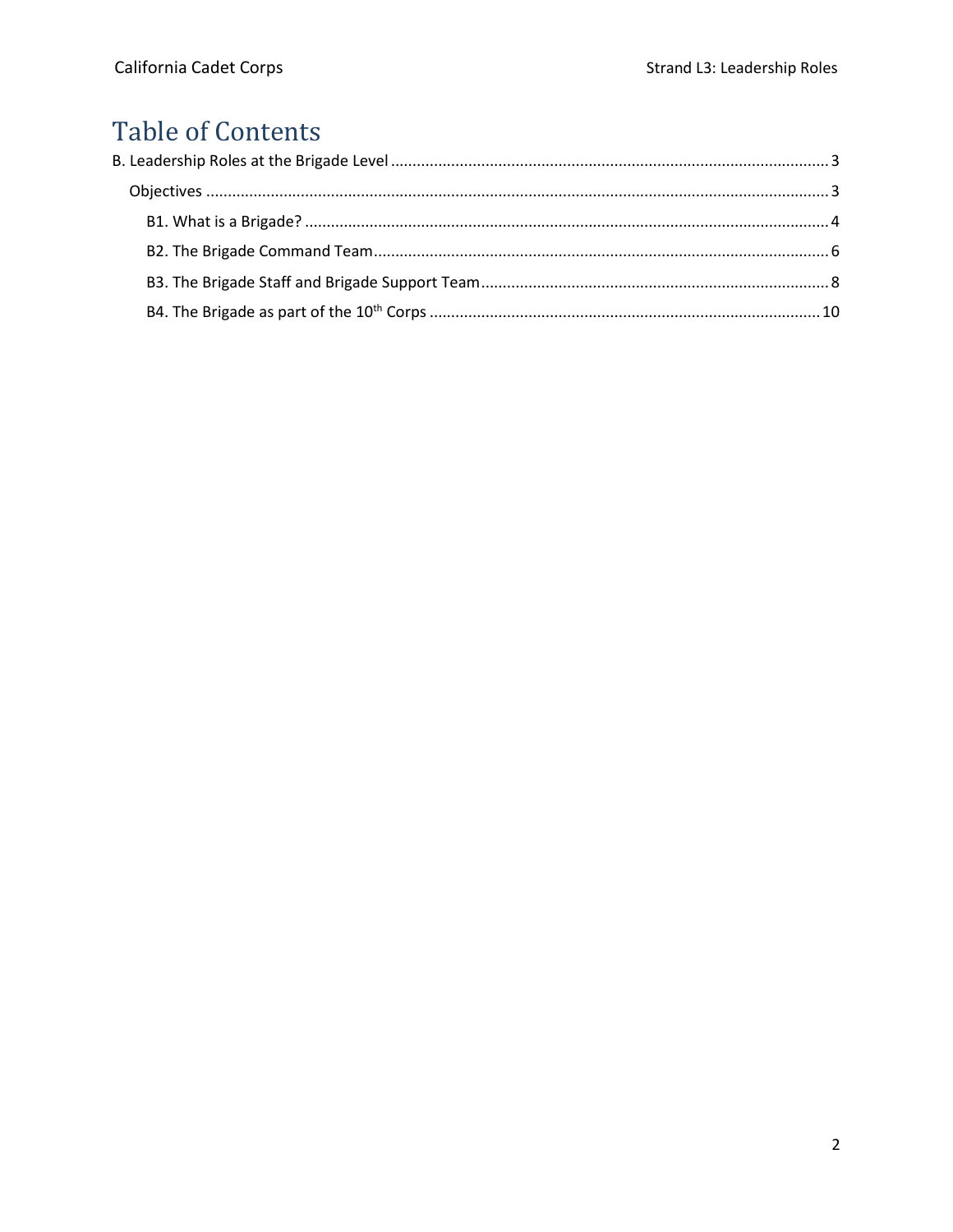# <span id="page-2-0"></span>B. Leadership Roles at the Brigade Level

## **Standard #3: Cadets emerge as experienced leaders ready to succeed in college and career.**

## <span id="page-2-1"></span>**Objectives**

#### **DESIRED OUTCOME (Followership)**

*Cadets who complete this section of the Leadership Roles Strand will be better prepared to work within the structure of the CACC Brigade and 10th Corps, and to serve successfully in staff and command positions within the California Cadet Corps.* 

#### Plan of Action:

- 1. Define what a brigade is within the context of the California Cadet Corps.
- 2. Describe the roles of the Brigade Command Team, including the concepts of command climate and the requirements of senior leadership.
- 3. Describe the roles played by the Brigade Staff, including how they interact with the Battalion and Corps staff in their functional area.
- 4. Discuss communications as the key factor in the interaction between the Brigade Staff and the Battalion and Corps staffs.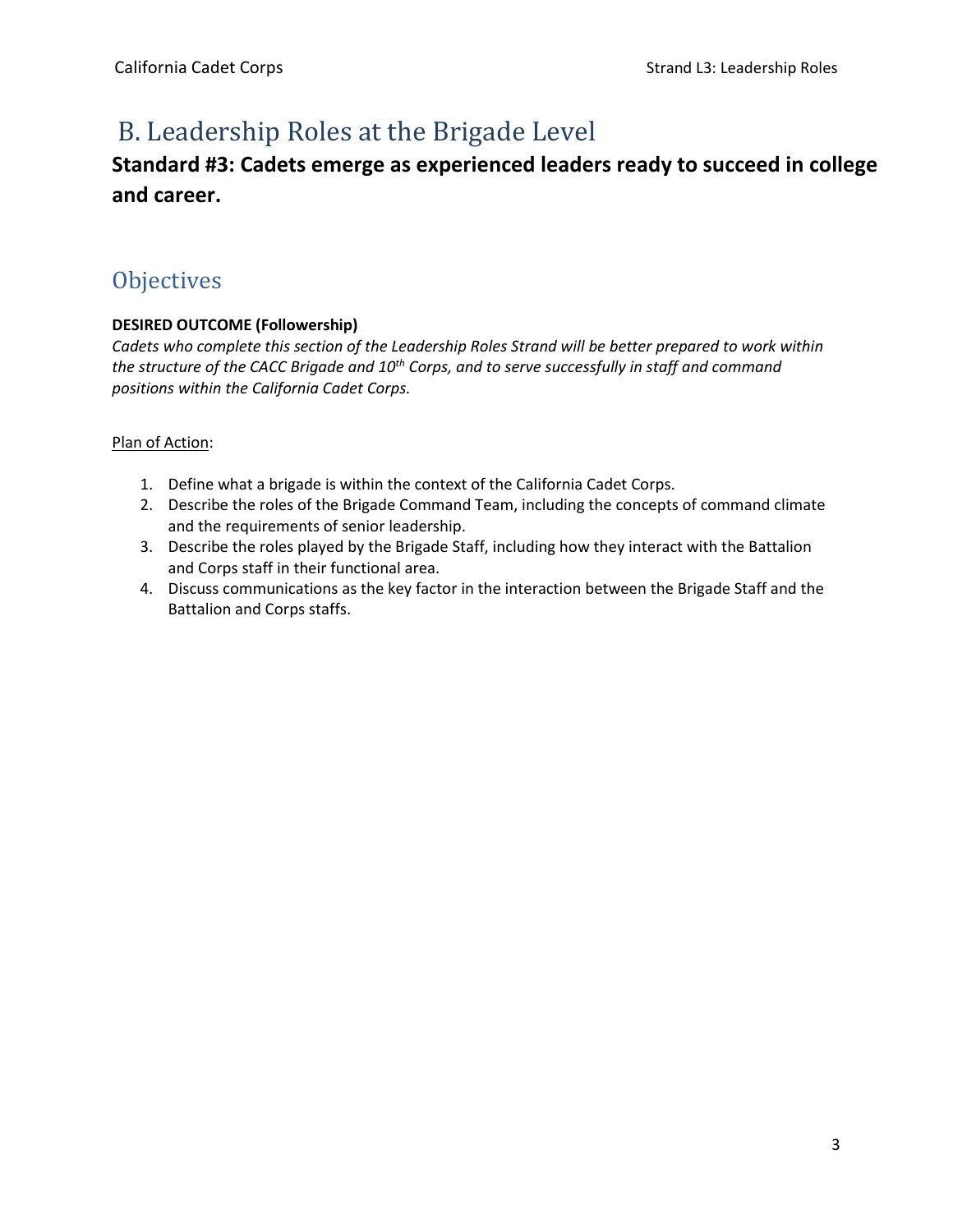#### <span id="page-3-0"></span>B1. What is a Brigade?





A brigade is a California Cadet Corps unit, staffed with a headquarters element, consisting of two or more battalions. In the Cadet Corps, the brigade combines the units within a geographic region under one headquarters for better command and control. The brigade oversees the functioning of its units, provides operational and logistical support, ensures a line of communications is open both up and down the chain of command, and manages the promotion of cadets at the senior NCO and cadet officer levels. The brigade is the next level in the chain of command between the school (battalion) and the state  $(10<sup>th</sup>$ Corps).

The Cadet Corps Brigade can take many shapes, sizes, and structures. It may be confined to a small geographic area - even a school district, or may be a stand-alone military institute if the school has more than one battalion. A brigade may be spread over many miles in a region where there are few Cadet Corps programs. Ideally, the brigade is not so spread out that it is difficult for its battalions to conduct combined events, but this is sometimes the case. In some brigades, schools rarely if ever work together directly, and the brigade staff conduct their business remotely via teleconference and email, with the schools that are closer to each other getting together for an event like a bivouac. But the typical brigade consists of numerous battalions, who occasionally get together for events such as parades, drill academies, command and staff schools, drill competitions, or individual major award competitions. The Brigade

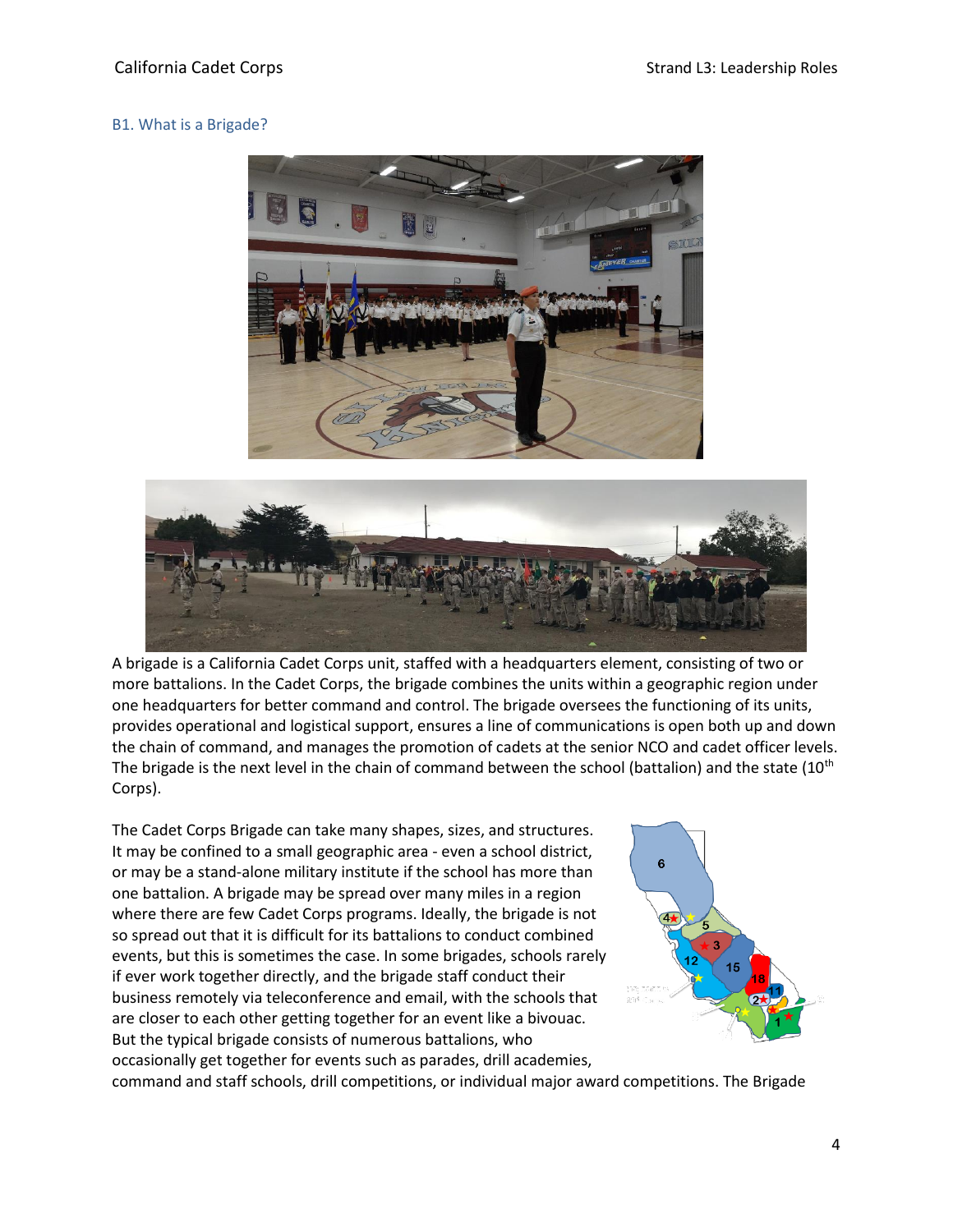Commander and Staff are drawn from throughout the brigade, and usually perform the brigade staff role in addition to the position they hold at their school.



Each Cadet Corps Brigade is part of the 10<sup>th</sup> Corps - the name we have for the entire state's cadet organization. The chain of command, as described in CR 3-22, flows from the  $10<sup>th</sup>$  Corps Commander through the Brigade Commanders to the Battalion and Company Commanders, Platoon Leaders, and finally, to the cadet. This chain of command gives the cadet leaders an opportunity to practice their leadership, and mold the Cadet Corps into an organization that reflects the qualities, competencies, and style of its leaders. The more the Corps and Brigade Commanders and Staffs can work together to bring all Cadet Corps units into a coherent body aware of its disparate parts but working toward one goal, the better our program will be. Any cadet can work their way up the chain

of command as they gain experience as a leader, and seek to serve on their battalion, brigade, or corps staff. The top cadets in the state plan and execute the Cadet Corps Summer Encampment as the 10<sup>th</sup> Corps, and leave their mark on cadets and units throughout the corps and the organization itself.

But a brigade isn't just a level of organization. It is the sum of its individual units, the history and tradition that the schools within the brigade have developed over many years, the personalities of its leaders, and its standing in the schools and communities in which it serves. The brigade brings together units from a bunch of different schools, and gives them an identity. When a school competes at state level, they're competing for their brigade, not just their school. When a cadet develops into a senior leader, he or she has influence on the cadets throughout his/her brigade, and exercises his/her leadership in a much more significant way because of the wider audience he/she is able to reach. It's not just about numbers, but about bringing units together to discover their strengths and identities. Without the other units, a single unit in a school is not a part of anything bigger than themselves, and in that bigger organization, they become more than they would otherwise be. The brigade represents opportunity and unity within the Cadet Corps.



Army Brigade Formation; photo found at https://goo.gl/images/dRlCew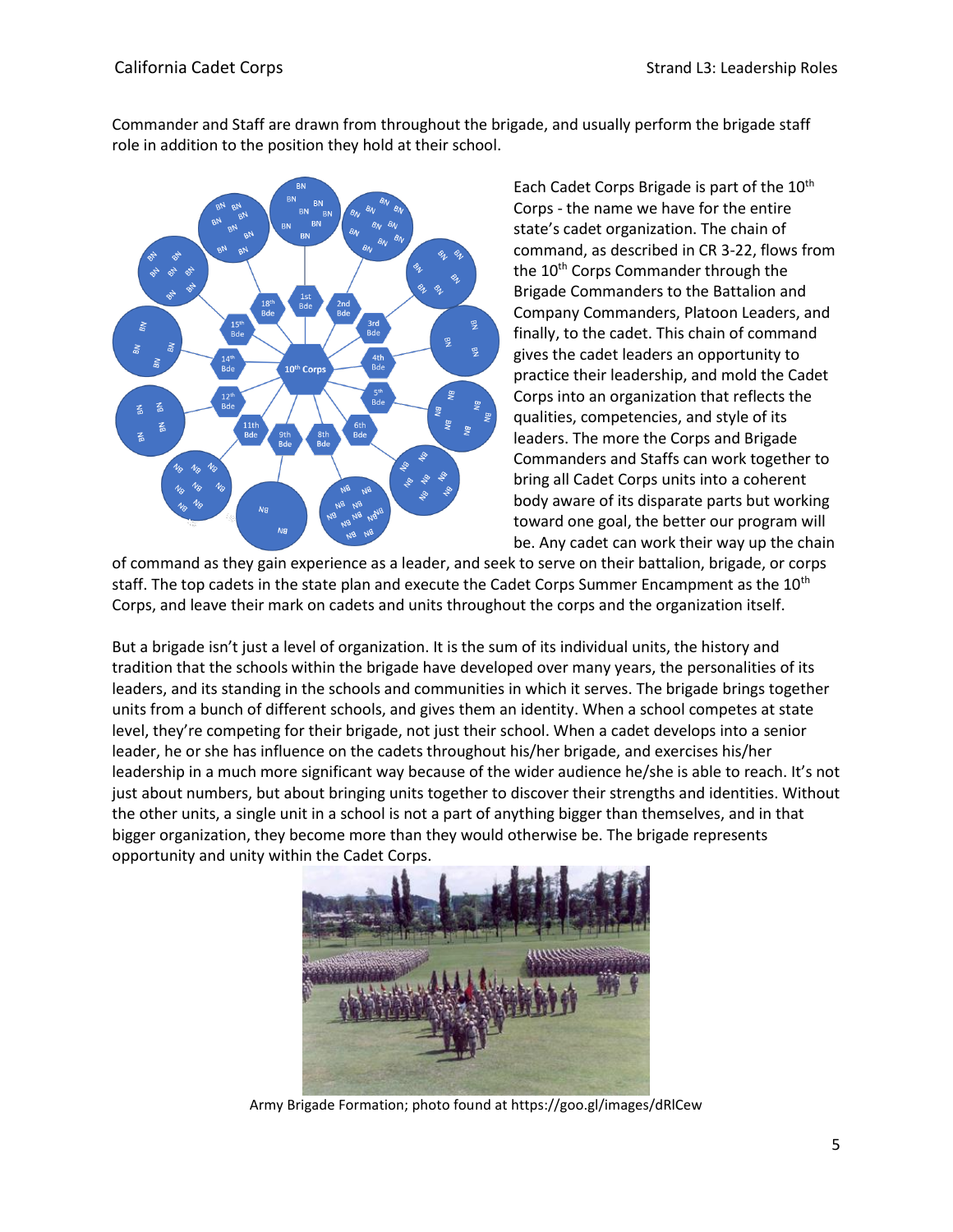#### <span id="page-5-0"></span>B2. The Brigade Command Team

The command team at brigade level consists of the Brigade Commander, Deputy Commander if there is one, Executive Officer, and Command Sergeant Major. These three or four leaders work together to set the command climate for the unit, supervise subordinate leaders, ensure compliance with regulations and policies, oversee the planning of brigade-level events and competitions, and ensure the brigade staff is properly overseeing the functional areas that support unit operations.

The Brigade Command Team sets the command climate of their unit. Command climate is the term the military uses to describe the atmosphere created by the chain of command within which the unit operates. Command climate includes the morale and esprit de corps of a unit, the level of discipline of its cadets, how cadets carry themselves when on duty (uniform wear, use of military courtesy, respect), and how they feel about the CACC Core Values, Honor Code, and what being a cadet means.



Many factors influence command climate. A command

climate exists in a cadet unit whether the cadet (or adult) leadership works at it or not, but it's not likely to be favorable if cadet leaders aren't actively influencing their subordinates in positive ways. A brigade command team provides direction and influence through the chain of command, by setting the example, ensuring subordinate leaders down the chain know the standards for behavior and performance, establishing a vision and goals for the units to work toward as a team, and actively promoting esprit de corps within the brigade. This isn't easy to do with the limited contact a brigade command team has with its units. The cadet leaders must make every effort to visit their battalions so that cadets begin to have an identity as a unit within the brigade, not just as the CACC battalion at their school. Brigade events such as bivouacs, leadership schools, drill academies, competitions, parades, picnics, etc. all contribute to the command climate of the brigade.

A brigade command team and their staff must communicate frequently, especially since they usually attend different schools, which sometimes aren't even in the same city. The Brigade Commander will usually set up routine phone teleconferences where the commander can give direction, discuss the planning process, and ensure the staff knows their intent. The XO then works with the staff to prepare planning documents, such as Warning Orders and Operations Orders for activities. This process involves the commander, as he/she must remain available to answer questions and make decisions, and approve the final product before it is sent out to subordinate units. The Brigade Advisor must also be kept in the loop, and will also be part of the approval process, especially as plans commit resources controlled by the brigade and schools.

Like junior leaders, senior leaders must set the conditions for success in their unit by providing purpose, direction, and motivation. Senior leaders must do this through both direct and indirect action. Through their vision and influence on subordinate leaders down through the chain of command, they must work to reach all the cadets within their brigade. This takes a good plan, perseverance, and a lot of follow-up.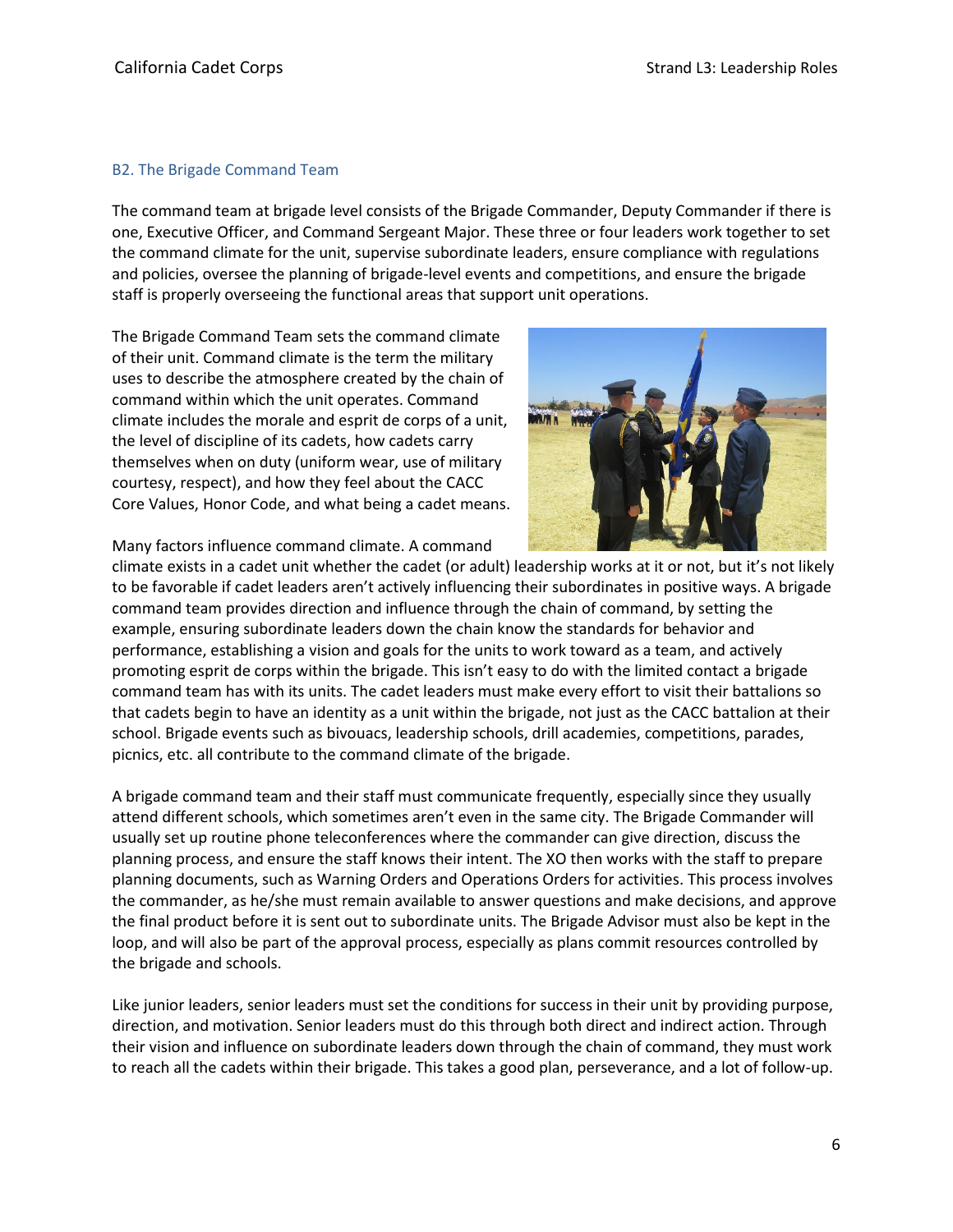Providing purpose gives subordinates the WHY of what you want them to do. This often allows them to use their own initiative, and to accomplish the mission in their own way. If cadets understand what is required of them, they will come through! Providing purpose indirectly is more difficult than a squad leader providing purpose to the cadets in his squad. It involves communicating to subordinate leaders, and making sure they understand and will communicate to their subordinates. Keeping a message clear in this situation is hard - just like playing 'telephone' along a line of kids in elementary school. The message that comes out at the far end is rarely the same as the message you start with. Senior leaders must develop ways of ensuring their message remains intact. Putting key points in writing, or communicating via a video that all cadets can see works better than just talking to your subordinate leaders. Visiting and talking with junior cadets and seeing what they know and understand helps a senior leader know their organization and assess how the chain of command is doing in communicating the commander's vision, purpose, and directives.

Providing direction to an organization is a bigger task than providing direction to individual cadets, but it is essentially the same thing. A senior leader provides direction through a clear vision, setting goals and standards, and ensuring discipline. Discipline in a unit ensures that the goals and standards are met even in the absence of leaders. Finally, training provides the confidence to know that desired results can be achieved. Senior leaders influence their units indirectly by promoting values, setting standards, enforcing discipline, establishing standard operating procedures and ensuring their cadets understand them, ensuring training is to standard and accomplished, and establishing policies.



Finally, senior leaders must find ways to motivate their units. Motivation provides the will to accomplish the mission, and to persevere until the standard has been met. It's not the rah-rah of building cadets' morale (though that ability comes in handy). It starts by being the moral compass for the organization, ensuring your subordinate leaders know you'll always do the right thing, and that you have their back in sticky situations. It's being willing to work as hard or harder than your subordinates to get the job done. When your subordinates know they can depend on you, they are

motivated to support you. Earn their respect, and they'll follow you. Establish that you know what you're doing, and they'll respect you.

A senior leader's ability to communicate is an essential tool. The brigade command team must develop innovative ways to reach out to their units and cadets. An important part of their job is to not only come up with the plans for an activity, but to ensure that all cadets are aware of the plans and have an opportunity to participate.

Notice that we're not providing a breakdown of tasks that a brigade commander, XO, or Command Sergeant Major need to do. CR 3-22 provides such a list, though it is not all-inclusive. But command at the senior level is not about individual tasks - it's about providing leadership indirectly to ensure the units of the brigade are doing what they're supposed to in implementing the cadet program, and establishing the brigade as a key part of what an individual Cadet Corps unit is a part of. The command team works together to do this, with each leader overseeing a different set of subordinates, but acting in conjunction so that they are accomplishing the mission. The Brigade Commander is primarily tied in with Battalion Commanders, and also with the 10<sup>th</sup> Corps Commander. The XO is primarily tied in with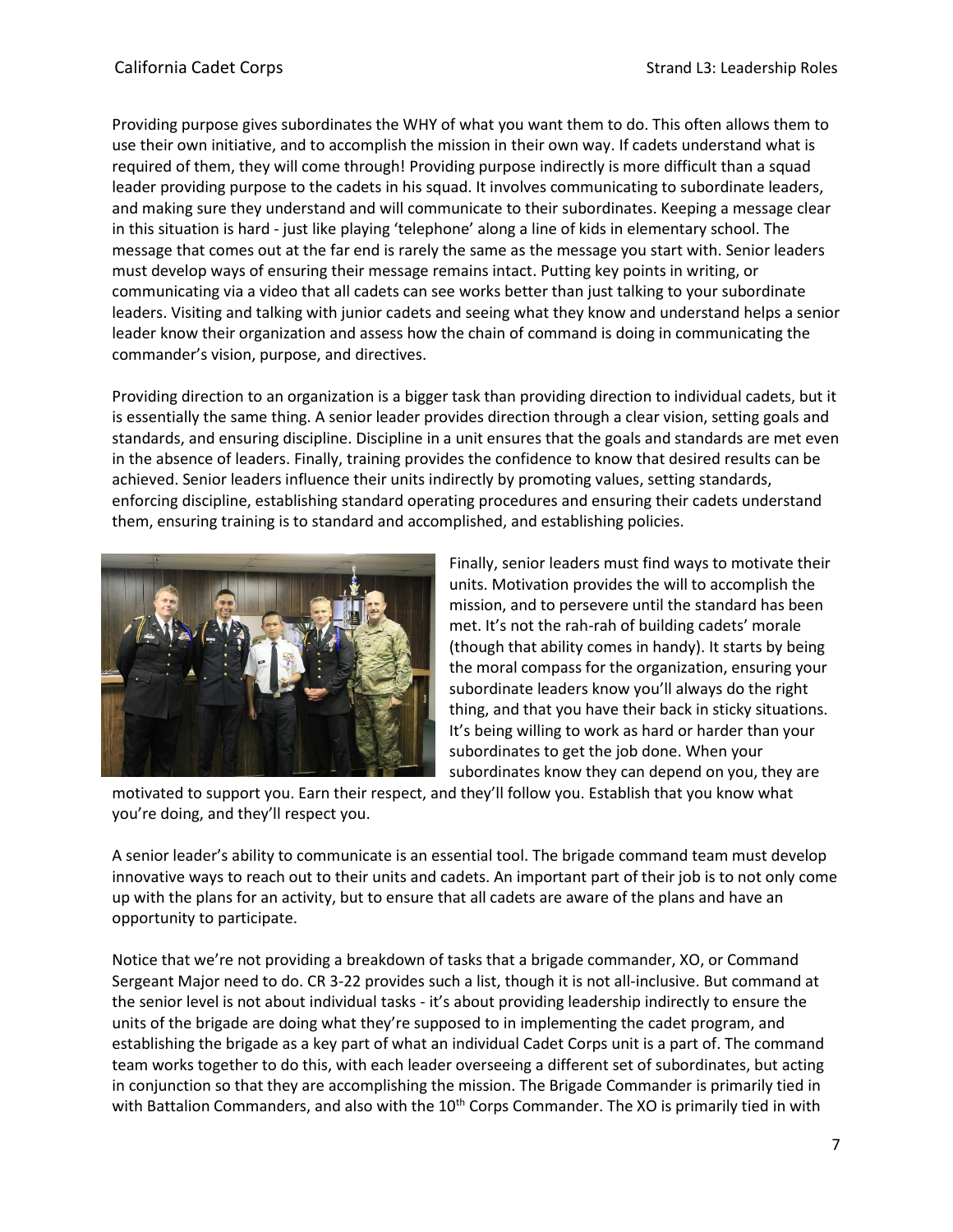the brigade staff, and communicating to Battalion XOs. And the Command Sergeant Major ties in with Battalion CSMs, and overseeing and developing the brigade's NCO corps, who provide direct leadership to their cadets.

The Brigade Commander is an intermediary between cadets and adults, holding subordinates accountable while continuing to learn from the mentorship of the Brigade Advisor and Support Officers. This is a difficult position that requires attention to detail, tremendous communication skills, initiative, and the willingness to accept responsibility.

The Brigade XO is critical to how the brigade functions. He is integrally involved in the planning for brigade level events and activities. The Brigade XO works with the staff to develop and disseminate, and to implements plans for the many events a typical brigade hosts throughout the school year. He is also integral to the success of the Annual General Inspection process within the brigade. Schools are able, especially with involvement from the Commandant, to prepare for the AGI on their own. But a good Brigade XO will work with the Battalion XOs to oversee the preparation process brigade-wide, and ensure that the brigade staff is available to train and assist the battalion staffs.

The Brigade CSM, in addition to working closely with the Brigade Commander, reaches out to the Battalion CSMs to establish standards and values throughout the brigade. The Brigade CSM oversees the training of NCOs within the brigade, and develops programs and processes that ensure NCOs have training in the tasks they should be experts on in mission accomplishment. The Brigade CSM motivates and inspires the NCO corps to continually improve their leadership, expertise, and abilities.

#### <span id="page-7-0"></span>B3. The Brigade Staff and Brigade Support Team

The brigade staff, like the battalion staff, consists of the S1 through S6, including staff assistants and NCOs. They oversee the functional areas listed below to accomplish the mission of the brigade. In a cadet brigade, the mission is to teach and develop leadership, citizenship, patriotism, encourage academic excellence and better wellness, using a military organizational model with military-style

uniforms, military courtesies, and a rankbased promotion system. The functional areas consist of:

- S1: Personnel and Administration
- S2: Safety and Security
- S3: Operations and Training
- S4: Supply and Logistics
- S5: Civic, Public, and Military Affairs
- S6: IT and Communications



While the battalion staff focuses on dayto-day functioning of their staff areas,

supporting the unit, the brigade staff's function is at a different level. In some ways, the brigade staff provides oversite and the next approval level for battalion actions. This occurs with the S1 in approval of certain promotions, awards, strength reports, and orders, and with the S2 in approval of Risk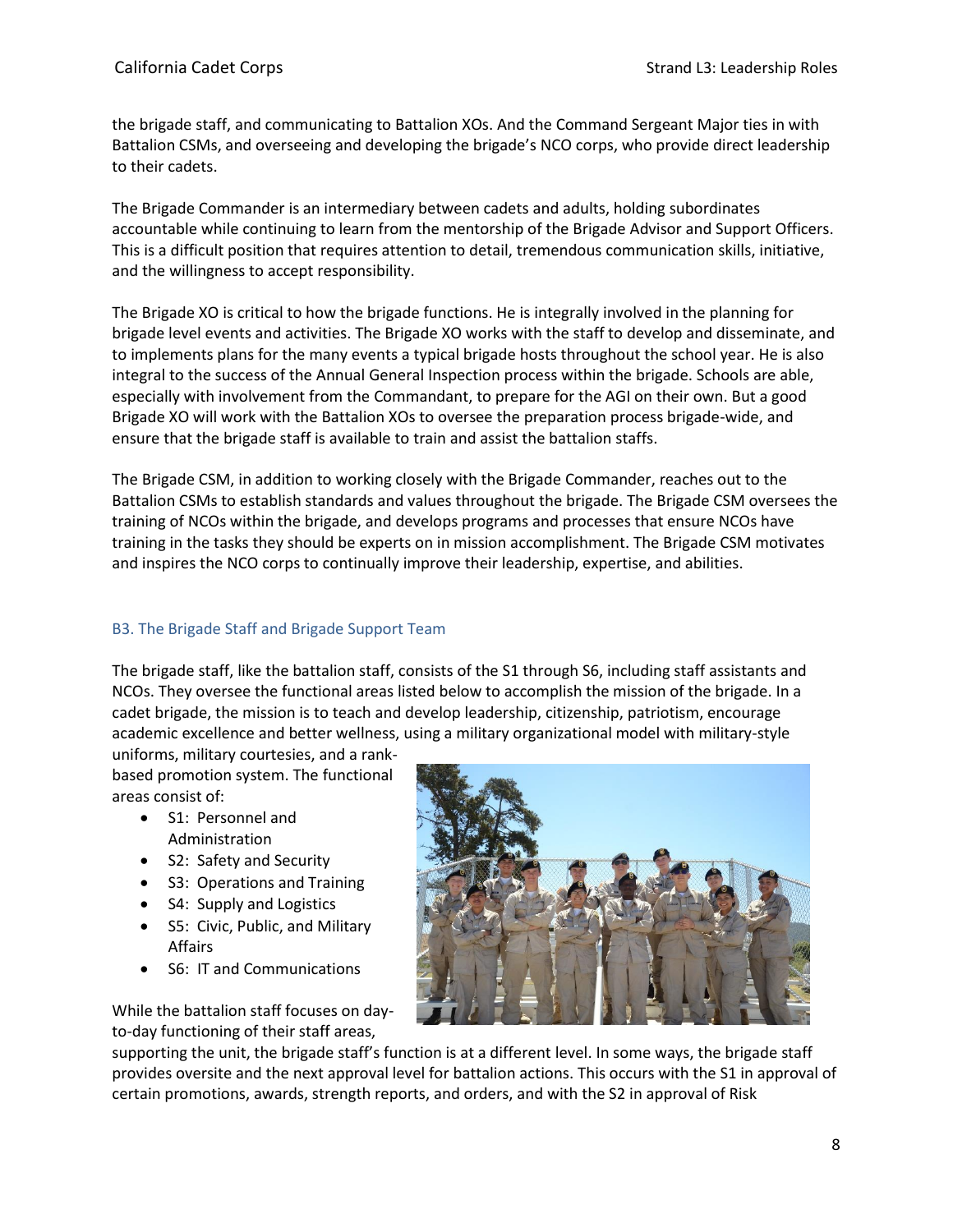Assessments. Where the military has a strict chain of command through functional areas, not all CACC processes work this way. For example, requests for supplies and uniforms go directly to State HQ through the adult system, bypassing the cadet chain of command. The brigade staff spends the majority of its time planning and executing brigade events. They should become experts on the Cadet Activity Planning Process (CAPP) outlined in CR 3-14.

The brigade staff are the Brigade Commander's experts in their functional area. To the extent they can, they should train and provide functional supervision to the battalion staff section in their functional area. For example, the Brigade S1 should get together with Battalion S1s (including Assistants and NCOs) to teach them how to properly publish orders, maintain 201 files, oversee the unit awards program, establish the S1 filing system, and the many little jobs that an S1 may need to do. A good place to do this is a Brigade sponsored Command and Staff School (CSS), where S1 personnel from units throughout the brigade can learn and work together to understand what their roles supporting the battalion are. If the brigade can't sponsor a CSS, perhaps the Brigade S1 can do their own training with S1 personnel at one of the brigade's schools, on a weekend. If nothing else, the Brigade S1 should conduct training sessions remotely using video or phone technology, and teach the standards of the S1 role to the S1 personnel from throughout the brigade. Every other staff section should do this as well - that's why a CSS is so useful for a brigade; it is more efficient to bring all the battalion staff members together at one CSS, conduct some leadership training, and break out into functional areas to take a deep dive into what the job consists of and the standards they must meet.

Since the Annual General Inspection (AGI) and Cadet Regulations provide specifics for each staff area, these sources should be prominent in establishing standards and procedures for staff work throughout the brigade. The CSS should approach each area from an AGI perspective, teaching the cadet staff members what they must do to achieve success - indeed, a Superior rating - on the AGI in their functional area. It is the role of the Brigade Staff to ensure each of the Battalion Staff members in their brigade know how to prepare for an AGI, and more importantly, how to organize their staff operation in a way that will be successful at the AGI. Using the rubric provided in CR 1-6, this is fairly easy if you start at the beginning of the school year and set up your SOPs to keep up with the work involved.

In order for staff officers and NCOs to become experts in their field, they must be completely familiar with the regulations that govern their functional area. The key regulations for each functional area are listed below:

- *S1*: CR 1, CR 1-1, CR 1-5, CR 1-6, CR 1-8, CR 3-14, CR 3-22
- *S2*: CR 1, CR 1-6, CR 2-1, CR 3-14, CR 3-22
- *S3*: CR 1, CR 1-6, CR 3, CR 3-1, CR 3-2, CR 3-3, CR 3-4, CR 3-8, CR 3-12, CR 3-14, CR 3-17, CR 3-21.5, CR 3-22
- *S4*: CR 1, CR 1-1, CR 1-6, CR 1-8, CR 1-12, CR 2-1, CR 3-14, CR 3-22, CR 4-1, CR 4-2
- *S5*: CR 1, CR 1-6, CR 3-14, CR 3-22, CR 5-1
- *S6*: CR 1, CR 1-6, CR 3-14, CR 3-22

The brigade staff will work closely with the Brigade Support Team (BST), if there is one. These are the adults who support the brigade, working for the Brigade Advisor. Their role is to mentor the brigade staff, assist them in acquiring resources needed to support cadet events, and assist the commandants and brigade staff in mentoring the battalion staffs throughout the brigade. If the brigade doesn't have a BST, the Brigade Advisor and Commandants perform this role in addition to their normal duties.